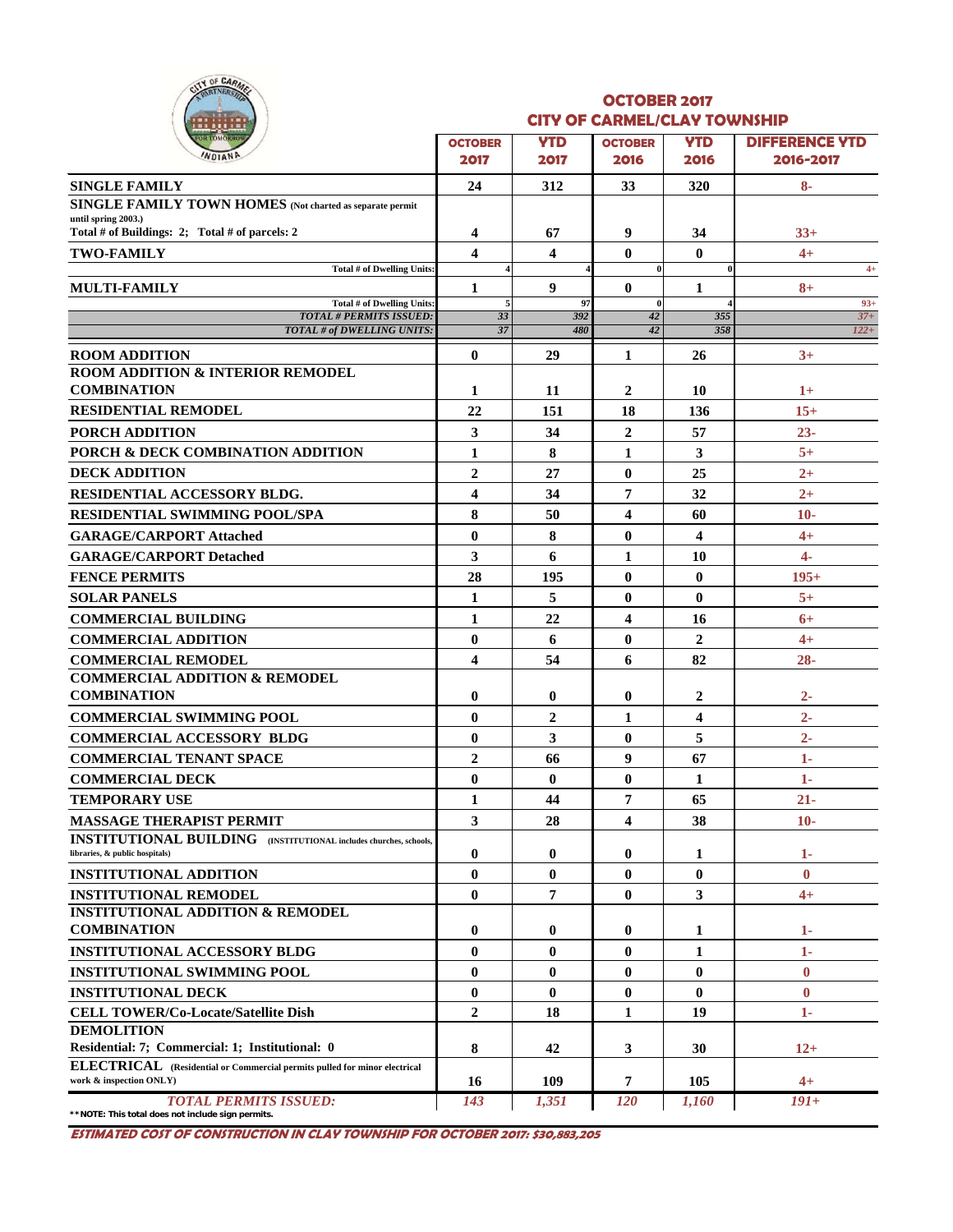# **D.O.C.S. BUILDING & SIGN ACTIVITY OCTOBER 2017**

| COMMERCIAL, INSTITUTIONAL, & MULTI-FAMILY - NEW STRUCTURES, ACCESSORY BUILDINGS, ADDITIONS, TENANT<br>FINISHES, REMODELS, POOLS, DECKS (Institutional includes churches, schools & libraries) |                             |
|-----------------------------------------------------------------------------------------------------------------------------------------------------------------------------------------------|-----------------------------|
|                                                                                                                                                                                               |                             |
| <b>Type of Construction</b>                                                                                                                                                                   | <b>Total Permits Issued</b> |
| <b>PERMITS ISSUED</b>                                                                                                                                                                         |                             |
|                                                                                                                                                                                               |                             |
| · Michigan Road Self Storage, 9750 N. Michigan Rd.                                                                                                                                            |                             |
|                                                                                                                                                                                               |                             |
| • Paycor, 11595 N. Meridian St. #310                                                                                                                                                          |                             |
| · Disaster Recovery, 801 Congressional Blvd.                                                                                                                                                  |                             |
| · St. Vincent Health Administrative Offices, 250 W. 96th St.                                                                                                                                  |                             |
| • Zeller Realty Lobby, 11611 N. Meridian St. #175                                                                                                                                             |                             |
| • Abrams Eyecare, 11455 N. Meridian St. #100                                                                                                                                                  |                             |
| · College Avenue Office, 9975 N. College Ave.                                                                                                                                                 |                             |
| . Guilford Trail Townhomes Building 7 (5 units), 851-875 N. Park Trail Dr.                                                                                                                    |                             |
| <b>COMMERCIAL CERTIFICATES OF OCCUPANCY ISSUED</b>                                                                                                                                            |                             |
|                                                                                                                                                                                               |                             |
| · Veterans Way Extension, 800 S. Rangeline Rd.                                                                                                                                                |                             |
|                                                                                                                                                                                               |                             |
| · Purple Ink, 712 Rangeline Rd.                                                                                                                                                               |                             |
| · Indiana Farm Bureau Insurance, 240 E. Carmel Dr.                                                                                                                                            |                             |
| . Horton, Inc. 2 <sup>nd</sup> Floor and Elevator, 201 W. Carmel Dr.                                                                                                                          |                             |
| • Kimley Horn, 250 E. 96 <sup>th</sup> St. #580                                                                                                                                               |                             |
| . IU Health Meridian Crossing, 11590 N. Meridian St. #610                                                                                                                                     |                             |
| • AAA, 1438 W. Main St. #105                                                                                                                                                                  |                             |
| • Horton, Inc. 1st Floor, 201 W. Carmel Dr.                                                                                                                                                   |                             |
| • Kopka, Pinkus & Dolin, 550 Congressional Blvd. #300                                                                                                                                         |                             |
| • Verde Flavors of Mexico, 12990 Old Meridian St. #160                                                                                                                                        |                             |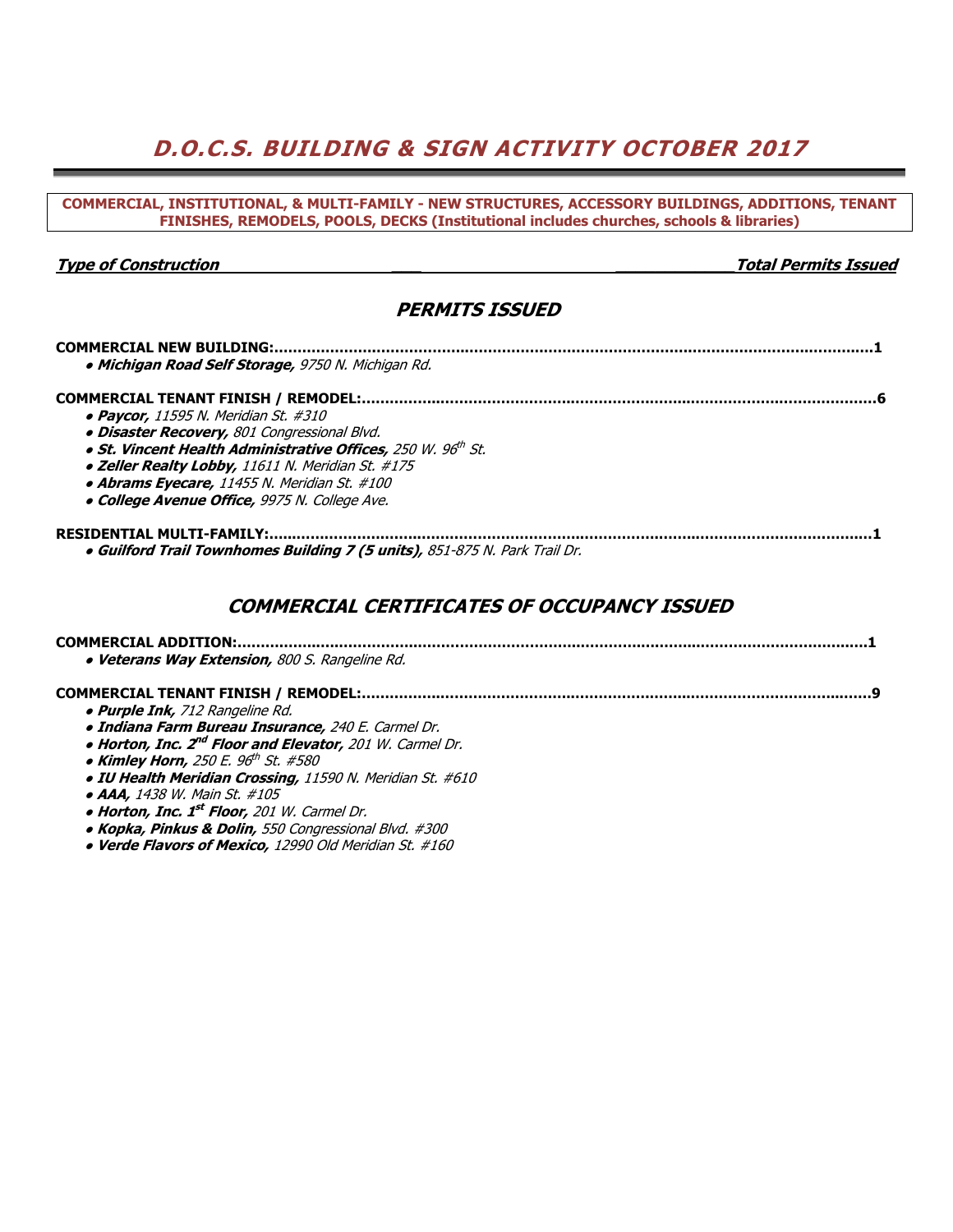## **D.O.C.S. BUILDING & SIGN ACTIVITY OCTOBER 2017**

|                                                                                                                         | <b>OCT 2017</b> | <b>OCT 2016</b> |
|-------------------------------------------------------------------------------------------------------------------------|-----------------|-----------------|
| <b>TOTAL BUILDING PERMITS ISSUED:</b> (EXCLUDING Water, Sewer, and Sign Permits)                                        | 143             | 120             |
| <b>TOTAL FENCE PERMITS ISSUED:</b>                                                                                      | 28              |                 |
| <b>TOTAL WATER &amp; SEWER PERMITS:</b>                                                                                 | 22              | 41              |
| <b>TOTAL SIGN PERMITS:</b> (Does not include signs approved for/with the issuance/guidelines of a Temporary Use permit) | 24              | 29              |
| <b>BUILDING INSPECTIONS PERFORMED:</b>                                                                                  | 512             | 531             |
| <b>BUILDING PLAN REVIEWS:</b>                                                                                           | 116             | 99              |
| <b>PUBLIC REQUEST FOR INFORMATION (RFI):</b>                                                                            | 25              | 33              |

## **D.O.C.S. NEWS AND NOTES OCTOBER 2017**

- **● Mike Hollibaugh, Rachel Keesling, David Littlejohn, Adrienne Keeling & Alexia Lopez attended the DOCS Field Study October 6-7 in Cincinnati, OH.**
- **● Alexia Lopez attended the U.S. Green Building Council's Wellness and Sustainability Summit October 11 in Indianapolis.**
- **● Mike Hollibaugh attended the Urban Land Institute conference October 22-27 in Los Angeles, CA.**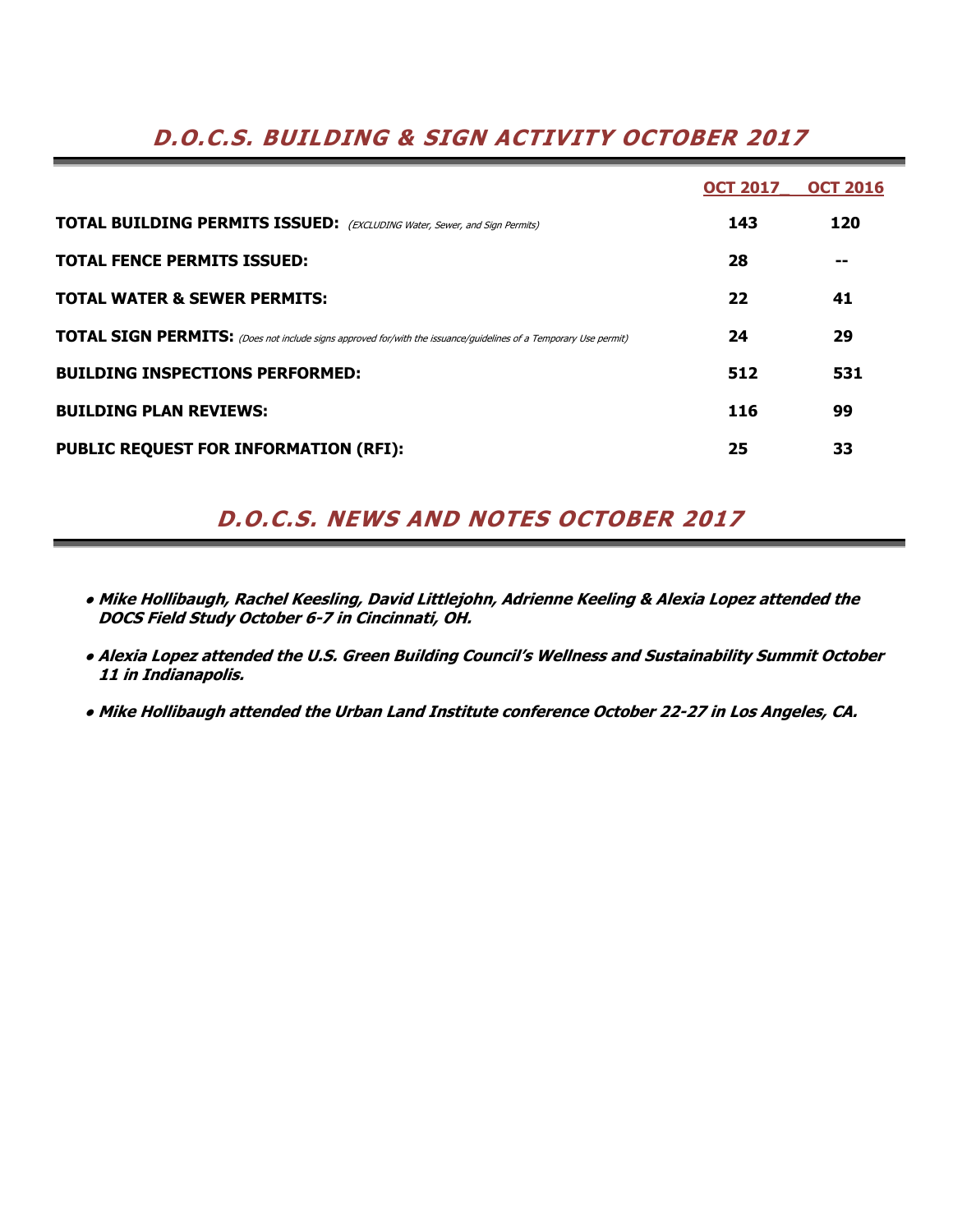### **D.O.C.S. CODE ENFORCEMENT ACTIVITY OCTOBER 2017**

#### **CODE ENFORCEMENT TASK REPORT SUMMARY FOR OCTOBER 2017**

| <b>COMPLAINTS RECEIVED</b><br>FMAIL<br>"MY CARMEL" APP<br><b>PHONE</b><br>REFERRAL<br><b>STAFF</b><br>WALK-IN | <b>TOTAL:</b><br>6<br>0<br>24<br>0 | <b>INSPECTION STATISTICS</b><br><b>NEW CASES</b><br>INITIAL INSPECTIONS<br>ABATEMENT<br>INITIAL VIOLATION NOTICE<br><b>RE-INSPECTIONS</b><br><b>CLOSED CASES</b> |             | <b>TOTAL:</b><br>36<br>21<br>22<br>75<br>46 |
|---------------------------------------------------------------------------------------------------------------|------------------------------------|------------------------------------------------------------------------------------------------------------------------------------------------------------------|-------------|---------------------------------------------|
| <b>INSPECTIONS BY AREA</b>                                                                                    | <b>WEST</b>                        | <b>CENTRAL</b>                                                                                                                                                   | <b>EAST</b> | <b>TOTAL:</b>                               |
| <b>NEW CASES</b>                                                                                              | 14                                 | 10                                                                                                                                                               | 12          | 36                                          |
| INITIAL INSPECTIONS                                                                                           | 5                                  | 8                                                                                                                                                                | 8           | 21                                          |
| <b>RE-INSPECTIONS</b>                                                                                         | 11                                 | 37                                                                                                                                                               | 27          | 75                                          |
| <b>CLOSED CASES</b>                                                                                           | 18                                 | 18                                                                                                                                                               | 10          | 46                                          |

### **CODE ENFORCEMENT MONTHLY REPORT FOR OCTOBER 2017**

| <b>TYPE OF COMPLAINT/VIOLATION</b> | <b>NEW CASES</b> | <b>TYPE OF COMPLAINT/VIOLATION</b>  | <b>NEW CASES</b> |
|------------------------------------|------------------|-------------------------------------|------------------|
| BUILDING CODE VIOLATIONS           |                  | PROPERTY MAINTENANCE                | 8                |
| COMMERCIAL VEHICLE                 | 4                | RECREATIONAL VEHICLE                | 6                |
| <b>DUMPSTER</b>                    | 0                | RIGHT-OF-WAY OBSTRUCTION            |                  |
| <b>FARM ANIMALS</b>                | 0                | <b>SIDEWALK</b>                     |                  |
| <b>FENCE VIOLATION</b>             | 0                | <b>SIGNS</b>                        | 74               |
| <b>GRASS OR WEEDS</b>              | 5                | TRASH/DEBRIS                        |                  |
| <b>HOME OCCUPATION</b>             | 4                | UNSAFE BUILDING                     |                  |
| NOISE REGULATIONS                  | 0                | VEHICLE ON DISPLAY, ON LAWN OR JUNK |                  |
| OPEN AND ABANDONED                 | 0                | ZONING USE VIOLATIONS               |                  |
| OUTDOOR STORAGE                    | 6                | <b>OTHER</b>                        |                  |
| PARKING IN LAWN/GREENBELT          |                  | <b>TOTAL</b>                        | 126              |
|                                    |                  |                                     |                  |

#### **FORECLOSURE MONITORING SUMMARY FOR OCTOBER 2017**

| <b>COMPLAINTS RECEIVED</b> | <b>TOTAL:</b> |
|----------------------------|---------------|
| NEW CASES                  | 3             |
| INITIAL INSPECTIONS        | 3             |
| ABATEMENT                  | O             |
| INITIAL VIOLATION NOTICE   | 3             |
| <b>RE-INSPECTIONS</b>      | 33            |
| CLOSED CASES               |               |

| <b>FORECLOSURE STATISTICS</b> | <b>WEST</b> | <b>CENTRAL</b> | <b>EAST</b> | <b>TOTAL:</b> |
|-------------------------------|-------------|----------------|-------------|---------------|
| <b>NEW CASES</b>              |             |                |             |               |
| INITIAL INSPECTIONS           |             |                |             |               |
| RE-INSPECTIONS                | 4           | 15             | 14          | 33            |
| <b>CLOSED CASES</b>           |             |                |             |               |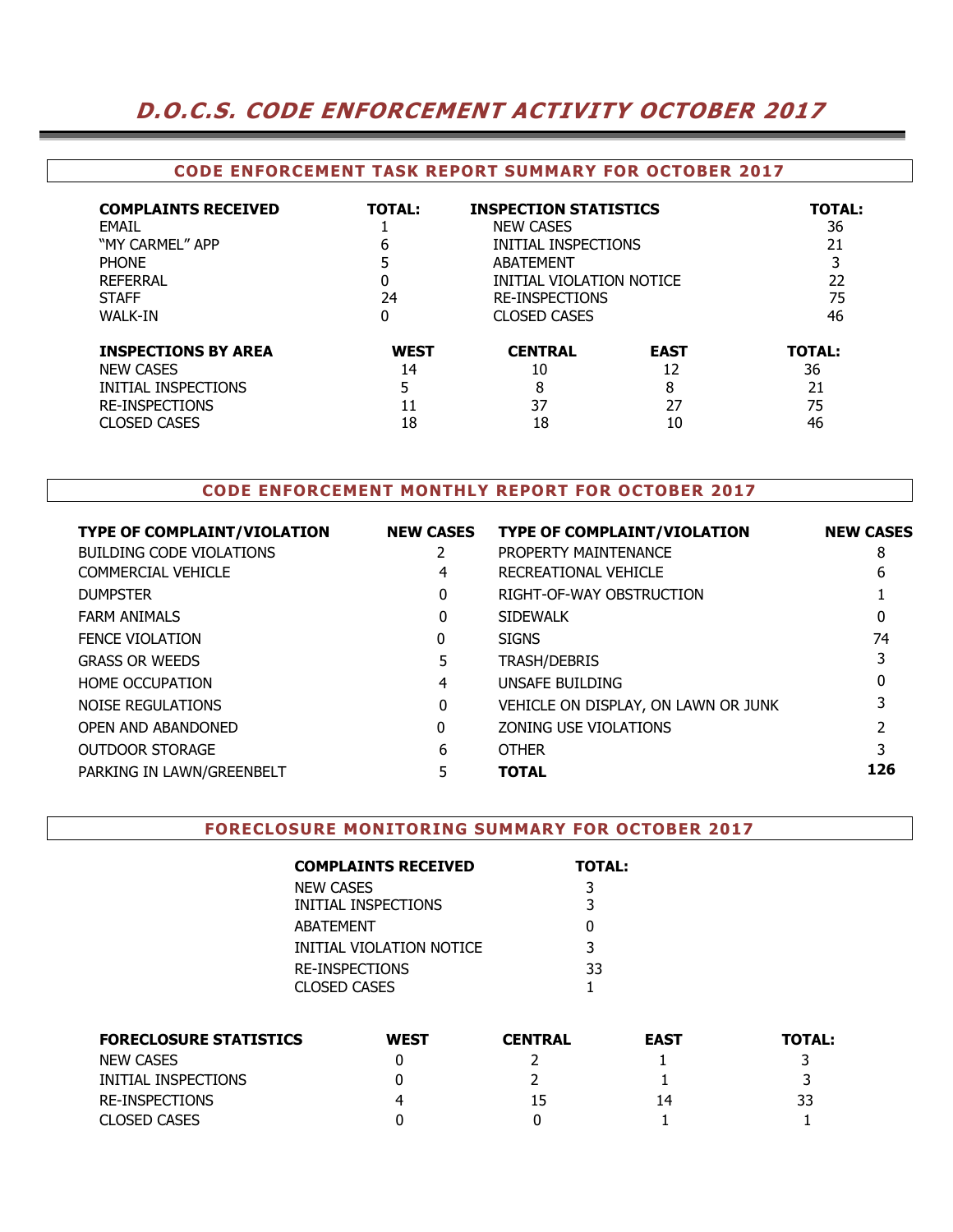#### DEPARTMENT OF COMMUNITY SERVICES INCOME REPORT OCTOBER 1-31, 2017



| <b>TRANSACTION TYPE:</b>                                                                                                                                                       | <b>TRANSACTIONS:</b> |          | <b>TRANSACTIONS:</b>         |
|--------------------------------------------------------------------------------------------------------------------------------------------------------------------------------|----------------------|----------|------------------------------|
| <b>BUILDING PERMITS:</b> [Building permits includes the fee for full Certificate of Occupancy (C/O) or Substantial<br>Completion (C.S.C.) that will be issued, when required.] | 80                   | \$       | 129,407.73                   |
| <b>DEMOLITION PERMITS:</b>                                                                                                                                                     | 7                    | \$       | 2,296.00                     |
| ELECTRICAL PERMITS: (Separate electrical/meter inspections-no other work being done.)                                                                                          | 11                   | \$       | 998.00                       |
| <b>LATE FEES:</b>                                                                                                                                                              | $\mathbf 0$          | \$       |                              |
| <b>MASSAGE THERAPIST PERMITS/RENEWALS:</b>                                                                                                                                     | 2                    | \$       | 40.00                        |
| RE-INSPECTION, ADDITIONAL INSPECTION, AND/OR TEMPORARY C/O /                                                                                                                   | 86                   | \$       | 9,631.00                     |
| C.S.C. FEES:                                                                                                                                                                   |                      |          |                              |
| PLAN AMENDMENT: (COMMERCIAL/INSTITUTIONAL)                                                                                                                                     | 0                    | \$       |                              |
| PLAN AMENDMENT: (RESIDENTIAL)                                                                                                                                                  | 5                    | \$       | 862.50                       |
| <b>SPECIAL EVENT PERMITS:</b>                                                                                                                                                  | $\overline{2}$       | \$       | 344.00                       |
| <b>TEMPORARY USE PERMITS/EXTENSIONS:</b>                                                                                                                                       | 1                    | \$       | 101.00                       |
| <b>APPEALS:</b>                                                                                                                                                                | 0                    | \$       |                              |
| <b>DUPLICATE PLACARDS:</b>                                                                                                                                                     | 2                    | \$       | 38.00                        |
| <b>FENCE PERMITS:</b>                                                                                                                                                          | 20                   | \$       | 1,000.00                     |
| FENCE LIABILITY WAIVER: (Paid to Hamilton County)                                                                                                                              | 17                   | \$       | 506.00                       |
| <b>ABATEMENT:</b>                                                                                                                                                              | 0                    | \$       |                              |
| <b>ADLS:</b>                                                                                                                                                                   | 2                    | \$       | 2.088.00                     |
| <b>ADLS AMENDMENT:</b>                                                                                                                                                         | 1                    | \$       | 694.00                       |
| <b>COMMITMENT AMENDMENT:</b>                                                                                                                                                   | 0                    | \$       |                              |
| <b>DEVELOPMENT PLAN:</b>                                                                                                                                                       | 2                    | \$       | 4,021.38                     |
| <b>DEVELOPMENT PLAN AMENDMENT:</b>                                                                                                                                             | 0                    | \$       | $\qquad \qquad \blacksquare$ |
| <b>HPR REVIEW:</b>                                                                                                                                                             | 0                    | \$       | $\overline{\phantom{a}}$     |
| <b>ORDINANCE AMENDMENT:</b>                                                                                                                                                    | 0                    | \$       | $\overline{\phantom{a}}$     |
| <b>PLAT VACATE:</b>                                                                                                                                                            | 0                    | \$       | -                            |
| <b>PRIMARY PLAT:</b>                                                                                                                                                           | 0                    | \$       |                              |
| <b>PRIMARY PLAT AMENDMENT:</b>                                                                                                                                                 | 1                    | \$       | 344.00                       |
| <b>PUD ORDINANCES:</b>                                                                                                                                                         | 1                    | \$       | 7,084.88                     |
| <b>REZONE:</b>                                                                                                                                                                 | 0                    | \$       |                              |
| <b>ADDITIONAL WAIVER:</b>                                                                                                                                                      | 0                    | \$       | 484.00                       |
| <b>SDR SITE PLAN REVIEW:</b>                                                                                                                                                   | 3                    | \$       | 538.00                       |
| <b>SECONDARY PLAT/REPLAT:</b>                                                                                                                                                  | $\overline{2}$       |          | 7,080.00                     |
|                                                                                                                                                                                |                      | \$       |                              |
| <b>SUBDIVISION WAIVER:</b>                                                                                                                                                     | 0<br>4               | \$<br>\$ |                              |
| <b>MISC. ZONING WAIVER:</b>                                                                                                                                                    |                      |          | 1,246.00                     |
| <b>TAC ONLY:</b>                                                                                                                                                               | 1                    | \$       | 344.43                       |
| <b>DEVELOPMENT STANDARDS VARIANCE:</b>                                                                                                                                         | 1                    | \$       | 1,953.00                     |
| <b>HEARING OFFICER REVIEW:</b>                                                                                                                                                 | 6                    | \$       | 1,900.00                     |
| <b>SPECIAL EXCEPTION VARIANCE:</b>                                                                                                                                             | 0                    | \$       |                              |
| <b>SPECIAL USES: (Includes Special Use Amendments)</b>                                                                                                                         | 1                    | \$       | 1,405.56                     |
| <b>USE VARIANCE:</b>                                                                                                                                                           | 0                    | \$       |                              |
| <b>SIGN PERMITS:</b>                                                                                                                                                           | 8                    | \$       | 2,933.39                     |
| <b>ZONING DETAILS/LETTER:</b>                                                                                                                                                  | 0                    | \$       |                              |
| PARK & RECREATION IMPACT FEE: (PRIF)                                                                                                                                           | 37                   | \$       | 90,909.00                    |
| <b>TOTALS:</b>                                                                                                                                                                 |                      |          |                              |
| <b>GENERAL FUND #101:</b>                                                                                                                                                      |                      | \$       | 177,340.87                   |
| PRIF ACCOUNT # 106:                                                                                                                                                            |                      | \$       | 90,909.00                    |
| <b>UTILITY FEES: (Sewer/Water permits)</b>                                                                                                                                     |                      | \$       | 80,394.00                    |
| <b>TOTAL DEPOSIT:</b>                                                                                                                                                          |                      | \$       | 348,643.87                   |
| Last Month's General Fund Deposit:                                                                                                                                             |                      | \$       | 146,401.68                   |
| <b>Last Month's Total Deposit:</b>                                                                                                                                             |                      | \$       | 300,856.68                   |

**NOTE: Receipts were deposited for 22 business days this month.**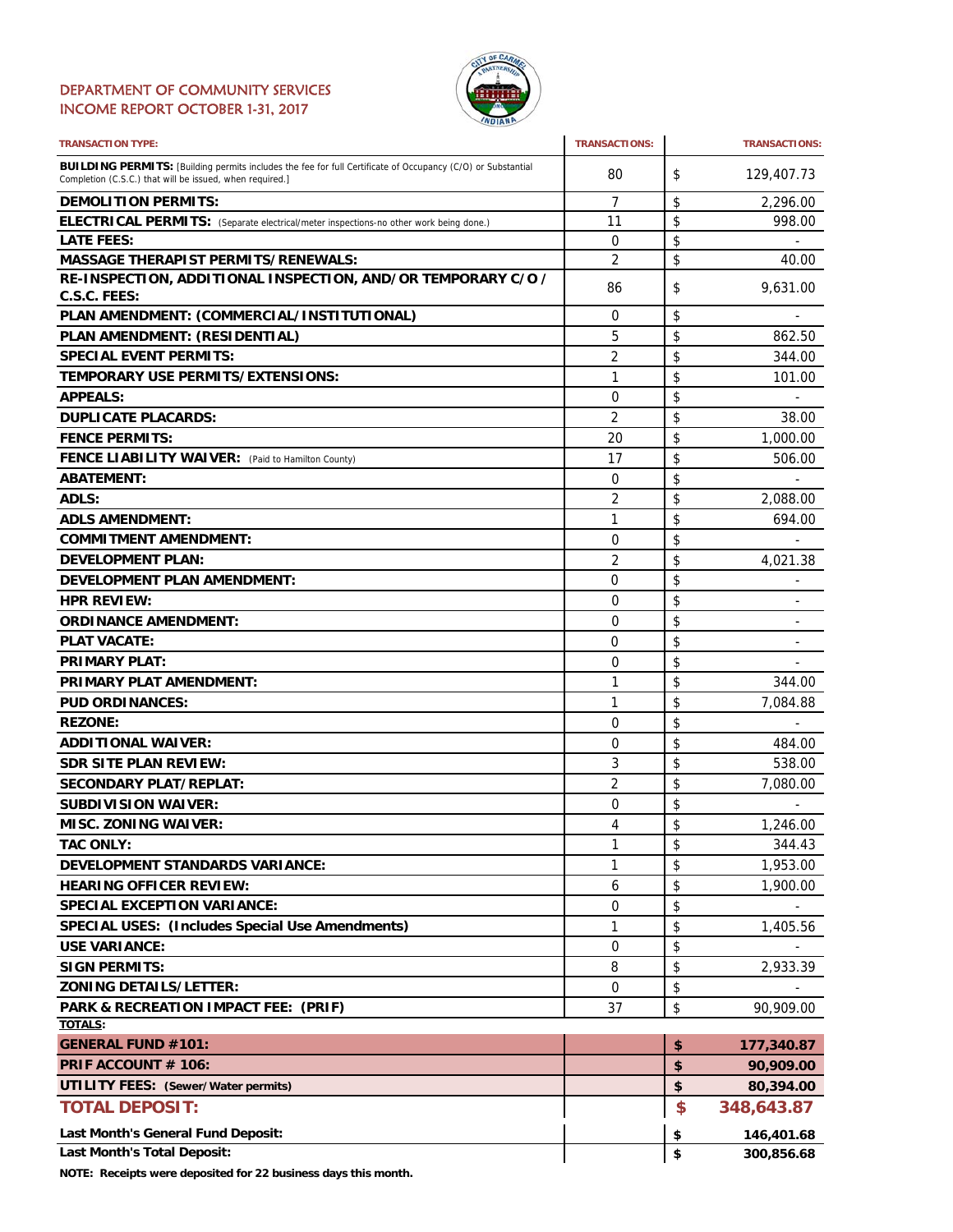### **City of Carmel Monthly Permits Issued Page 1**

| <b>Issue</b><br>Status<br>Date | Permit<br><b>NO</b> | Subdiv Name                          | <b>Property Address</b>                         | Permit Type Description                          | Estimated<br>Cost of<br>Constructio | Sa Ft          | <b>Contractor Name</b>                                       | <b>Contractor Address</b>           | Cont.City                          | Cont<br>State | Cont.<br>Zip   | Cont.Phone     | Propety Owner (as listed<br>per applicant)     | Owner Adrs                                | Owner City                  | Owner<br>State | Owne<br>Zip    |
|--------------------------------|---------------------|--------------------------------------|-------------------------------------------------|--------------------------------------------------|-------------------------------------|----------------|--------------------------------------------------------------|-------------------------------------|------------------------------------|---------------|----------------|----------------|------------------------------------------------|-------------------------------------------|-----------------------------|----------------|----------------|
| 0/02/17                        | 7070179             |                                      | 851, 857, 863, 869, 875 N PARK TRAIL DR         | RESIDENTIAL MULTI-FAMILY                         | \$45,000                            | 17.500         | <b>INTEGRA BUILDERS</b>                                      | 11505 GRASSY COURT UNIT 103         | <b>FISHERS</b>                     |               | 16037          | 317) 577-0300  | MIG GUILFORD RESERVE LLC                       | 1505 GRASSY CT #103                       | <b>ISHERS</b>               |                | 46037          |
|                                | 709015              | LAKES AT HAZEL DELL. THE             | 12485 GLADECREST DR                             | RESIDENTIAL DECK ADDITION                        | \$10,000                            | 350            | <b>IVE EXTERIOR DESIGN</b>                                   | 2595 CUMBERLAND RD                  | <b>FISHERS</b>                     |               | 16038          | (317) 753-1225 | MOORE, AUSTIN                                  | 2485 GLADECREST DR                        | <b>APMEI</b>                |                | 46033          |
|                                | 7100003             |                                      | <b><i>NORK DONE IN CLIENTS</i></b>              | <b>MASSAGE THERAPIST PERMIT</b>                  | \$0                                 | $\Omega$       | STAFFORD, YAN LING                                           | <b>8531 LINCOLN CT</b>              | <b>FISHERS</b>                     |               | 46038          |                | SELF OWNED BUSINESSS                           | VORK DONE IN CLIENTS HOMES                | ARMEL                       |                | 46032          |
|                                | 7100005             | SHELBORNE PARK                       | 13260 BELLSHIRE LANE                            | FENCE PERMIT/INSPECTION                          | \$0                                 | $\Omega$       | <b>MERIFENCE</b>                                             | 4340 HULL STREET                    | <b>INDIANAPOLIS</b>                |               | 16226          |                | HORVATH, MICHAEL J & JUSTINE                   | 3260 BELLSHIRE LN                         | <b>APMEI</b>                |                | 46074          |
|                                | 7100007             | <b>CEDAR POINT</b>                   | 9924 CEDAR RDG                                  | FENCE PERMIT/INSPECTION                          | so.                                 | $\Omega$       | <b>BULLSEYE FENCE DESIGN INC.</b>                            | PO BOX 941                          | <b>VOBLESVILLE</b>                 |               | 6061-0941      | (317) 774-0197 | <b>RICHARD &amp; ANGELINA SONTAG</b>           | 924 CEDAR RIDGE DR                        | ARMEI                       |                | 46032          |
| 10/03/17                       | 1090129             | THE GROVE AT THE LEGACY              | 14229 COMMUNITY DR                              | <b>RESIDENTIAL TOWNHOME</b>                      | \$373,800                           | 2.624          | <b>PYATT BUILDERS</b>                                        | 168 W CARMEL DR                     | CARMEL                             |               | 16033          | (317) 937-9223 | PYATT BUILDERS                                 | 168 W CARMEL DR                           | ARMEI                       |                | 46033          |
|                                | 1090149             | SUNRISE ON THE MONON                 | 495 WINDPUMP WAY                                | RESIDENTIAL SINGLE FAMILY DWELLING               | \$500,000                           | 4.674          | <b>OLD TOWN DESIGN</b>                                       | 132 S RANGELINE RD STE 200          | CARMEL                             |               | \$6032         | (317) 626-8486 | <b><i>NENNINGER, LEE &amp; SHANNON</i></b>     | 00 ROUNDCOURT                             | <b>IONSVILLE</b>            |                | 46077          |
|                                | 7090162             | THE SANCTUARY AT 116TH STREET        | <b>1396 EAGLECREST PL</b>                       | RESIDENTIAL SINGLE FAMILY DWELLING               | \$375,000                           | 5,335          | <b>RYAN HOMES INC</b>                                        | 3425 WOODFIELD CROSSING STE 310W    | NDIANAPOLIS                        |               | 16240          | (317) 819-2623 | <b>YAN HOMES</b>                               | 425 WOODFIELD CROSSING BLVD               | <b>NDIANAPOLIS</b>          |                | 46240          |
|                                | 7100009             | <b>VILLAGE OF WESTCLAY</b>           | 3027 TRADD ST                                   | FENCE PERMIT/INSPECTION                          | \$0                                 | $\Omega$       | <b>BULLSEYE FENCE DESIGN INC.</b>                            | PO BOX 941                          | <b>VOBLESVILLE</b>                 |               | 16061-0941     | (317) 774-0197 | KUBEK, MICHAEL                                 | 3027 TRADD ST                             | ARMEI                       |                | 46032          |
|                                | 710001              | CLAYROURNE                           | 13229 CARVER CT                                 | FENCE PERMIT/INSPECTION                          | \$0                                 | $\Omega$       | <b>JUSTIN RUSHER</b>                                         | 3229 CARVER COURT                   | CARMEL                             |               | 6074           |                | DANIEL & AMANDA RICH                           | 3229 CARVER CT                            | <b>APMEI</b>                |                | 46074          |
| 10/04/17                       | 7090113             | VILLAGE OF WESTCLAY                  | 1956 TELFAIR ST                                 | FENCE PERMIT/INSPECTION                          | \$0                                 | $\Omega$       | <b>BULLSEYE FENCE DESIGN INC.</b>                            | PO BOX 941                          | NOBLESVILLE                        |               | 6061-0941      | (317) 774-0197 | <b>JACOB &amp; LAUREN KOCAL</b>                | 956 TELFAIR STREET                        | <b>ARMEL</b>                |                | 46032          |
|                                | 7090160             | <b>DELAWARE TRACE</b>                | 5274 CHICKASAW CT                               | RESIDENTIAL PORCH ADDITION                       | \$74,000                            | 442            | <b>THOMAS HESSION</b>                                        | 0850 CROOKED STICK LANE             | CARMEL                             |               | 16032          | (317) 846-3393 | MILLER, RIDGE & PAIGE                          | <b>274 CHICKASAW CT</b>                   | ARMFI:                      |                | 46032          |
|                                | 7100012             | SADDLE CREEK                         | 3888 ROYAL SADDLE DR                            | <b>FENCE PERMIT/INSPECTION</b>                   | \$0                                 | $\Omega$       | <b>MERIFENCE</b>                                             | <b>1340 HULL STREET</b>             | NDIANAPOLIS                        |               | 6226           |                | ERMAN & JAMILIA KING                           | 3888 ROYAL SADDLE DRIVE                   | ARMF:                       |                | 46032          |
|                                | 7100013             | WOODLAND GREEI                       | 11214 MOSS DR                                   | ELECTRICAL PERMIT/INSPECTION                     | \$0                                 | $\Omega$       | SIMPLE ELECTRIO                                              | 305 E THOMPSON RD                   | <b>INDIANAPOLIS</b>                |               | 6227           |                | <b>NOSS, STACEY</b>                            | 1212 WESTFIELD BLVD                       | ARMEI                       |                | 46032          |
|                                | 7100014             | <b>VINDSOR GROVE</b>                 | 2518 LONDONBERRY BLVD                           | FENCE PERMIT/INSPECTION                          | so.                                 | $\Omega$       | <b>MERIFFNCE</b>                                             | <b>4340 HULL STREET</b>             | INDIANAPOLIS                       |               | 16226          |                | <b>FRIC &amp; SHANNON BRUNTON</b>              | 2518 LONDONBERRY BLVD                     | ARMFI:                      |                | 46032          |
| 10/05/17                       | 7090205             | SUNRISE ON THE MONON                 | 1484 WINDPUMP WAY                               | RESIDENTIAL SINGLE FAMILY DWELLING               | \$425,000                           | 5,555          | OLD TOWN DESIGN                                              | 132 S RANGELINE RD STE 200          | CARMEL                             |               | 46032          | (317) 626-8486 | RICE, JUSTIN & ALLISON                         | 179 FLOWERMOUND DR                        | WEST<br>AFAYETTE            |                | 46280          |
|                                | 710002              | <b>COOL CREEK ESTATES</b>            | 1009 FAIRBANKS DI                               | ELECTRICAL PERMIT/INSPECTION                     | \$0                                 | $\Omega$       | TELECOM PLACEMENT, INC                                       | 478 N 1100 E                        | ZIONSVILLE                         |               | 16077          | (317) 769-4777 | SPECTRUM                                       | 3030 ROOSEVELT AVE                        | <b>INDIANAPOLIS</b>         |                | 46218          |
|                                | 7100023             |                                      | 5836 E 116 ST                                   | ELECTRICAL PERMIT/INSPECTION                     | \$0                                 | $\Omega$       | <b>FELECOM PLACEMENT, INC</b>                                | 478 N 1100 E                        | ZIONSVILLE                         |               | 46077          | (317) 769-4777 | SPECTRUM                                       | <b>8030 ROOSEVELT AVE</b>                 | <b>INDIANAPOLIS</b>         |                | 46218          |
|                                | 7100026             | WILLOWMERE                           | 1225 F 111 ST                                   | FENCE PERMIT/INSPECTION                          | \$0                                 | $\Omega$       | K AND M FENCE LLP                                            | 615 WEST EDGEWOOD AVE               | <b>NDIANAPOLIS</b>                 |               | 16217          |                | URGESS, DAVE & SUZZETTE                        | 225 E 111 TH ST                           | <b>INDIANAPOLIS</b>         |                | 46280          |
| 10/06/17                       |                     |                                      |                                                 |                                                  |                                     |                |                                                              |                                     | CARMEL                             |               |                |                |                                                |                                           | ARMEI                       |                | 46032          |
|                                | 090102              | <b>NUTUMN LAKE</b>                   | <b>13707 AUTUMN LK OVERLOOK</b>                 | RESIDENTIAL ADDITION AND REMODEL                 | \$135,600                           | 725            | CASE DESIGN/REMODELING                                       | 99 E CARMEL DR., STE 100            |                                    |               | 16032          | 317) 846-2600  | SWEENEY EDWARD & MARGARET                      | 3707 AUTUMN LAKE OVERLOOK                 |                             |                |                |
|                                | 090161<br>7090168   | VOODGATE<br><b>GLEN OAKS</b>         | 1115 WOODGATE DR<br><b>13357 WINTER KING CT</b> | RESIDENTIAL REMODEI<br>RESIDENTIAL SWIMMING POOL | \$18,000<br>\$38,000                | 482<br>972     | <b>SCHACK, RICK</b><br>PERMA-GLASS POOLS                     | 115 WOODGATE DR<br>5245 ELMWOOD AVE | <b>ARMFI</b><br><b>INDIANAPOLI</b> |               | 6033<br>16203  | (317) 782-9956 | <b>SCHACK, RICK</b><br>POTRZEBOWSKI, LAURIE    | 115 WOODGATE DR<br>3357 WINTER KING CT    | ARMFI<br><b>ARMEL</b>       |                | 46033<br>46074 |
|                                |                     |                                      |                                                 |                                                  |                                     |                |                                                              |                                     |                                    |               |                |                |                                                |                                           |                             |                | 46032          |
|                                | 7090199<br>090202   |                                      | 11595 N MERIDIAN ST #310<br>4536 ARNETT DR      | COMMERCIAL TENANT FINISH                         | \$41,500                            | 2,272<br>5.640 | CAPITOL CONSTRUCTION SERVICE 11051 VILLAGE SQUARE LN         |                                     | <b>FISHERS</b>                     |               | 16038<br>16240 | (317) 574-5488 | GREENTREE                                      | 1595 N MERIDIAN ST #310<br>025 N RIVER RD | <b>ARMFI</b><br>NDIANAPOLIS |                | 46240          |
|                                |                     | RIDGE AT THE LEGACY. THE             |                                                 | RESIDENTIAL SINGLE FAMILY DWELLING               | \$250,000                           |                | CALATLANTIC HOMES OF INDIANA                                 | 9025 NORTH RIVER RD, SUITE 100      | <b>NDIANAPOLIS</b>                 |               |                | (317) 846-2783 | CALATLANTIC HOMES                              |                                           |                             |                |                |
|                                | 090204              | ONBAR AT MONON LAKE                  | 10134 SOLACE LN                                 | RESIDENTIAL SINGLE FAMILY DWELLING               | \$284,500                           | 3.274          | <b>MIHOMES</b>                                               | 500 KEYSTONE CROSSING               | <b>NDIANAPOLIS</b>                 |               | 16240          | (317) 255-9900 | M/I HOMES                                      | 3500 KEYSTONE CROSSING STE 590            | <b>INDIANAPOLIS</b>         |                | 46240          |
|                                | '090207             | JACKSON'S GRANT ON WILLIAMS CR       | 2207 AMS RUN                                    | RESIDENTIAL SINGLE FAMILY DWELLING               | \$627,000                           | 5.749          | REES HOMES                                                   | 900 E 96TH ST                       | <b>INDIANAPOLIS</b>                |               | 16270          |                | DREES PREMIER HOMES                            | 900 E 96TH ST                             | NDIANAPOLIS                 |                | 46240          |
|                                | 7100002             |                                      | 120 N RANGE LINE RD                             | <b>DEMOLITION</b>                                | \$0                                 | $\Omega$       | <b>OBERT D. HAMILTON LLC</b>                                 | 2056 S 600 W                        | <b>NEW PALESTIN</b>                |               | 16163          |                | SEVER STOREY LLC                               | 20 N RANGELINE RD                         | ARMEL                       |                | 46032          |
|                                | 7100015             |                                      | 10111 N MICHIGAN RD                             | TEMPORARY USE SPECIAL EVENT                      | \$0                                 | $\Omega$       | OOSIER TENT & PARTY RENTAL                                   | 0142 E COUNTY RD 200 S              | <b>AVON</b>                        |               | 46123          |                | PORTER SHANK II LLC                            | 0111 N MICHIGAN ROAD                      | ARMEI                       |                | 46032          |
|                                | 7100016             | TRAILS AT AVIAN GLEN. THE            | 762 MEADOWLARK PL                               | <b>FENCE PERMIT/INSPECTION</b>                   | \$0                                 | $\Omega$       | <b>IULLSEYE FENCE DESIGN INC</b>                             | O BOX 941                           | <b>JOBLESVILLE</b>                 |               | 6061-0941      | 317) 774-0197  | STEVEN & EILEEN SAILOR                         | 762 MEADOWLARK PLACE                      | ARMEI                       |                | 46033          |
|                                | 7100032             | <b>SPRING RUN ESTATES</b>            | 10715 CROOKED STICK LN                          | FENCE PERMIT/INSPECTION                          | \$0                                 | $\Omega$       | <b>HOMISON INTERIORS</b>                                     | 6024 BIRMINGHAM DR                  | <b>INDIANAPOLIS</b>                |               | 16235          |                | DIANA SPEARS                                   | 0715 CROOKED STICK LANE                   | ARMFI                       |                | 46032          |
|                                | 7100034             | <b>GRADLE INDUSTRIAL PARK</b>        | 494 GRADLE DR                                   | FENCE PERMIT/INSPECTION                          | \$0                                 | $\Omega$       | <b>JNKNOWN</b>                                               |                                     |                                    |               |                |                | FAZEKAS PROPERTIES LLC                         | 1414 HORTON RD                            | <b>HERIDAN</b>              |                | 46069          |
| 10/07/17                       | 5100006             |                                      | <b><i>NORK DONE IN CLIENTS</i></b>              | MASSAGE THERAPIST PERMIT                         | \$0                                 | $\Omega$       | <b>ARNET HONGXIA</b>                                         | 12245 PEBBLEST UNTL500              | <b>FISHERS. IN 46</b>              |               |                |                | SELF OWNED BUSINESS                            | VORK DONE IN CLIENTS HOMES                | ARMFI:                      |                |                |
| 10/09/17                       | 090191              | CARMEL SCIENCE AND TECHNOLOGY        | 801 CONGRESSIONAL BLVD                          | COMMERCIAL REMODEI                               | \$717,275                           | 30,959         | <b><i>NURSTER CONSTRUCTION CO INC 8463 CASTLEWOOD DF</i></b> |                                     | NDIANAPOLIS                        |               | 6250           | 317) 841-1000  | REI INVESTMENTS, INC                           | 1711 N PENNSYLVANIA ST                    | ARMEI                       |                | 46032          |
|                                | 7090211             | <b>VILLAGE OF WESTCLAY</b>           | <b>895 HORSEGUARD CLOSE</b>                     | <b>RESIDENTIAL REMODEL</b>                       | \$25,000                            | 1.500          | KOEBERLEIN, PATRICK J                                        | 890 WALTON ST                       | <b>INDIANAPOLIS</b>                |               | 46241          | (317) 679-8195 | RUDY, MICHAEL & COURTNEY                       | 895 HORSEGUARD CLOSE                      | ARMEI                       |                | 46032          |
|                                | 7100041             |                                      | 14317 N GRAY RD                                 | ELECTRICAL PERMIT/INSPECTION                     | so.                                 | $\Omega$       | MILLS, BRIAN                                                 | 14317 N GRAY RD                     | CARMEL                             |               | 46033          |                | MILLS RRIAN                                    | 4317 N GRAY RD                            | ARMEI                       |                | 46033          |
| 10/10/17                       | 7090054             |                                      | 12085 HOOVER RD                                 | RESIDENTIAL SWIMMING POOL                        | \$121,000                           | 2.500          | MIKE MCGHEE & ASSOC. INC.                                    | P.O. BOX 425                        | CAMRY                              |               | 46113          | (317) 834-1785 | FOYT, ANTHONY & CASEY IRSAY FOY 7001 W 56TH ST |                                           | INDIANAPOLIS                |                | 46254          |
|                                | 090154              | ASHBROOKE                            | 3756 PENJERRACK CT                              | ELECTRICAL PERMIT/INSPECTION                     | \$0                                 | $\Omega$       | <b>GREEN ALTERNATIVES INC</b>                                | 700 E FIRMIN ST #215                | <b>OKOMO</b>                       |               | 6902           | 765) 480-2143  | <b>MACKE, NATHANIE</b>                         | 756 PENJERRACK CT                         | ARMFI:                      |                | 46032          |
|                                | 710002              | BLUE CREEK WOODS ESTATES             | 4310 BRECKEN RIDGE CIR                          | FENCE PERMIT/INSPECTION                          | \$0                                 | $\Omega$       | <b>IMPERIAL FENCE</b>                                        | 100 ACADEMY STREET                  | GREENWOOD                          |               | 16143          | (317) 888-3241 | <b>BAINES, GLEN</b>                            | <b>4310 BRECKENRIDGE CIR</b>              | ARMEI                       |                | 46033          |
|                                | 7100024             | JACKSON'S GRANT ON WILLIAMS CR       | 539 DYLAN DR                                    | RESIDENTIAL SINGLE FAMILY DWELLING               | \$530,000                           | 4.450          | <b>NEDGEWOOD BUILDING CO., LLC</b>                           | 32 1ST ST NE                        | CARMEL                             |               | 16032          | (317) 669-6315 | NEDGEWOOD                                      | 32 1ST AVE NE                             | <b>ARMEL</b>                |                | 46032          |
|                                | 7100027             | <b>LONGRIDGE ESTATES</b>             | 3967 WILMUTH DR                                 | RESIDENTIAL SWIMMING POOL                        | \$42,500                            | 1,148          | FOX POOLS OF INDIANAPOLIS                                    | .O. BOX 60                          | <b>NESTFIELD</b>                   |               | 16074          | (317) 848-5077 | CARY, CLINT                                    | 3967 WILMUTH DR                           | ARMEL                       |                | 46074          |
|                                | 7100051             | SADDLE CREEK                         | 3888 ROYAL SADDLE DR                            | ELECTRICAL PERMIT/INSPECTION                     | \$0                                 | $\Omega$       | TJ FARRAR ELECTRIAL CONST. INC 2408 N. RITTER AVE            |                                     | <b>NDIANAPOLIS</b>                 |               | 16248          |                | SERMAN & JAMILIA KING                          | 3888 ROYAL SADDLE DRIVE                   | ARMEI                       |                | 46032          |
| 10/11/17                       | 090192              | THE PRESERVE AT BEAR CREEK           | 4233 DENALI DR                                  | RESIDENTIAL SINGLE FAMILY DWELLING               | \$466,000                           | 7.117          | PULTE HOMES OF INDIANA                                       | 1590 N MERIDIAN ST #530             | CARMEL                             |               | 6032           | (317) 575-2350 | PULTE HOMES                                    | 1590 MERIDIAN ST N #530                   | ARMFI                       |                | 46032          |
|                                | 7090210             | THE MEADOWS AT THE LEGACY            | <b>4077 KNIGHTSTOWN WEST DR</b>                 | RESIDENTIAL SINGLE FAMILY DWELLING               | \$250,000                           | 4933           | ALATI ANTIC HOMES OF INDIANA                                 | 025 NORTH RIVER RD, SUITE 100       | NDIANAPOLI:                        |               | 16240          | (317) 846-2783 | CALATLANTIC HOMES                              | 1025 N RIVER RD                           | NDIANAPOLIS                 |                | 46240          |
|                                | 7100008             | C W WIEDLER'S                        | 656 2ND AVE NE                                  | <b>DEMOLITION</b>                                | \$0                                 | $\Omega$       | EXECUTIVE HOMES REMODELING                                   | 010 THIRD AVE SW. STE 202           | CARMEL                             |               | 16032          | (317) 843-2740 | <b>NIOTT. WILLIAM &amp; STEPHANIE</b>          | 10 W MAIN ST APT 413                      | <b>ARMEL</b>                |                | 46032          |
|                                | 7100053             | <b>ACKSON'S GRANT ON WILLIAMS CR</b> | 259 FRENZEL PKWY                                | FENCE PERMIT/INSPECTION                          | \$0                                 | $\Omega$       | <b>BULLSEYE FENCE DESIGN INC.</b>                            | <b>O BOX 941</b>                    | <b>JOBLESVILLE</b>                 |               | 6061-094       | 317) 774-0197  | OCASCIO, DANIEL & KATHY                        | 259 FRENZEL PARKWAY                       | <b>ARMFI</b>                |                | 46032          |
| 10/12/17                       | 7090181             |                                      | 2525 W 141 ST - CELL TOWER                      | COMMERCIAL CELL TOWER                            | \$4,800                             | 10             | SIGFOX, INC.                                                 | <b>45 BOYLSTON ST</b>               | <b>BOSTON</b>                      |               | 116            | 630) 247-6794  | <b>MERICAN TOWER</b>                           | 8099 E 14TH AVE                           | <b>OLUMBUS</b>              |                | 43219          |
|                                | 7100018             |                                      | 140 3RD ST NW                                   | <b>DEMOLITION</b>                                | \$0                                 | $\Omega$       | DORSEY PAVING, INC                                           | 102 S HARDING ST                    | <b>INDIANAPOLIS</b>                |               | 16221          | (317) 638-9326 | HOMES BY MCKENZIE INC                          | <b>4631 LISBORN DR</b>                    | ARMEI                       |                | 46032          |
|                                | 710001              |                                      | 130 NW THIRD ST                                 | DEMOLITION                                       | \$0                                 |                | ORSEY PAVING. INC.                                           | 102 S HARDING ST                    | NDIANAPOLI:                        |               | 46221          | 317) 638-9326  | <b>OMES BY JOHN MCKENZIE</b>                   | 1631 LISRORN DE                           | ARMEI                       |                | 46033          |
|                                | 7100025             | <b>HUNTINGTON CHASE</b>              | 11574 WESTBURY PI                               | RESIDENTIAL REMODEL                              | \$23,900                            | 1.170          | MILLER, FRIC                                                 | 6691 MEADOWWOOD DR                  | <b>VOBLESVILLE</b>                 |               | 46062          |                | MASTRAPIETRO, CHRIS & NICOLE                   | 1574 WESTBURY PL                          | <b>ARMFI</b>                |                | 46032          |
|                                |                     |                                      | 143<br><b>Total Permits:</b>                    |                                                  |                                     |                | <b>Total Estimated Cost of Construction:</b>                 | \$30,883,205.00                     |                                    |               |                | Total Sq.Ft.:  | 467.067                                        |                                           |                             |                |                |

**Status(Stat Column) codes mean: O=Open/incomplete; C=Closed/completed (includes completed permits where C/O's are not issued-like demolition or separate electrical permits); E=Expired-project may or may not have been completed, but no inspections have been scheduled. V=VOID-Permit voided.**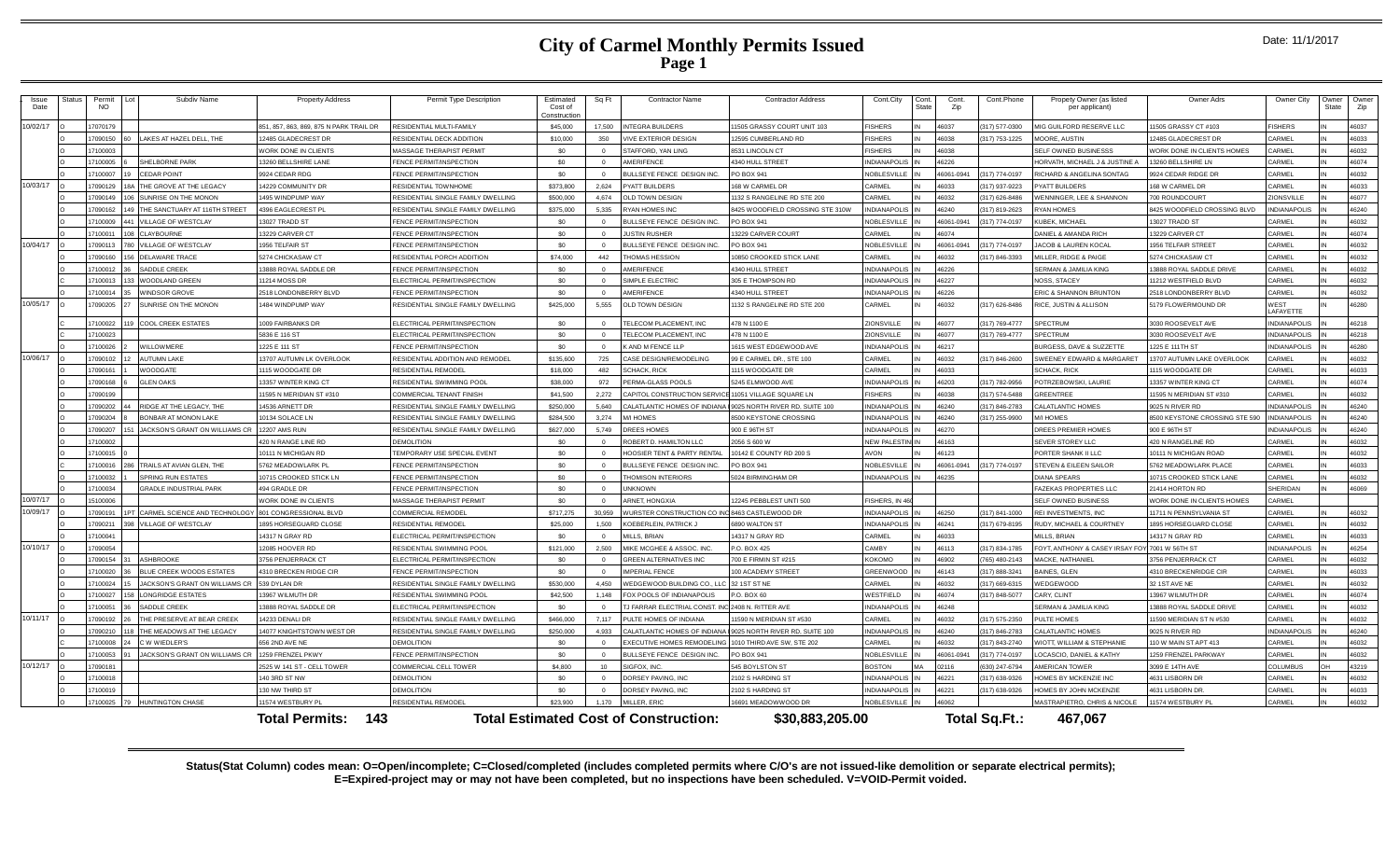### **City of Carmel Monthly Permits Issued Page 2**

| Issue<br>Date | <b>Status</b> | Permit<br><b>NO</b> |            | Subdiv Name                    | <b>Property Address</b>                | Permit Type Description                    | Estimated<br>Cost of<br>Construction | Sq Ft    | <b>Contractor Name</b>                       | <b>Contractor Address</b>       | Cont.City           | Cont<br>State | Cont.<br>Zip | Cont.Phone       | Propety Owner (as listed<br>per applicant) | Owner Adrs                     | Owner City          | )wner<br><b>State</b> | Owner<br>Zip |
|---------------|---------------|---------------------|------------|--------------------------------|----------------------------------------|--------------------------------------------|--------------------------------------|----------|----------------------------------------------|---------------------------------|---------------------|---------------|--------------|------------------|--------------------------------------------|--------------------------------|---------------------|-----------------------|--------------|
| 10/12/17.     |               | 17100065            |            | VILLAGE OF MOUNT CARMEL        | 06 HARMONY RD                          | LECTRICAL PERMIT/INSPECTION                | \$0                                  | $\Omega$ | <b>B &amp; R ELECTRIC</b>                    | 6940 W 200 S                    | <b>NEW PALESTIN</b> |               | 46163        |                  | <b>INGSTON, LINDA</b>                      | 106 HARMONY RD                 | CARMEL              |                       | 46032        |
|               |               | 17100066            |            | WATERWOOD OF CARMEL            | 1221 ARBORWOOD TRL                     | <b>FNCE PERMIT/INSPECTION</b>              | \$0                                  | $\Omega$ | BULLSEYE FENCE DESIGN INC.                   | PO BOX 941                      | NOBLESVILLE         |               | 46061-0941   | (317) 774-0197   | NICHOLAS & JENNIFER MAX                    | 1221 ARBORWOOD TRAIL           | ARMEL               |                       | 46032        |
| 10/13/17      |               | 17090092            |            | <b>COLONIAL VILLAGE HPR</b>    | <b>500 VILLAGE PLACE SOUTH DR</b>      | RESIDENTIAL REMODEI                        | \$7,000                              |          | VALUE INVESTMENTS LLC                        | <b>9725 DECATUR DI</b>          | <b>INDIANAPOLIS</b> |               | 16256        | 317) 457-0389    | <b>ALUE INVESTMENTS LLC</b>                | <b>9725 DECATUR DF</b>         | <b>NDIANAPOLIS</b>  |                       | 46256        |
|               |               | 17090093            |            | <b>COLONIAL VILLAGE HPR</b>    | 10 COLONIAL VILLAGE SOUTH DR           | RESIDENTIAL REMODEL                        | \$7,000                              | 600      | VALUE INVESTMENTS LLC                        | 9725 DECATUR DR                 | <b>INDIANAPOLIS</b> |               | 46256        | (317) 457-0389   | <b>ALUE INVESTMENTS LLC</b>                | 9725 DECATUR DR                | <b>INDIANAPOLIS</b> |                       | 46256        |
|               |               | 17090094            |            | <b>COLONIAL VILLAGE HPR</b>    | 620 COLONIAL VILLAGE SOUTH DR          | RESIDENTIAL REMODEL                        | \$7,000                              | 600      | VALUE INVESTMENTS LLC                        | 9725 DECATUR DF                 | <b>INDIANAPOLIS</b> |               | 46256        | (317) 457-0389   | <b>ALUE INVESTMENTS LLC</b>                | 9725 DECATUR DR                | <b>NDIANAPOLIS</b>  |                       | 46256        |
|               |               | 17090095            | <b>028</b> | COLONIAL VILLAGE HPR           | 630 VILLAGE PLACE S DR                 | RESIDENTIAL REMODEL                        | \$7,000                              | 600      | VALUE INVESTMENTS LLC                        | 9725 DECATUR DR                 | <b>INDIANAPOLIS</b> |               | 46256        | (317) 457-0389   | <b>/ALUE INVESTMENTS LLC</b>               | <b>9725 DECATUR DR</b>         | <b>NDIANAPOLIS</b>  |                       | 46256        |
|               |               | 17090096            |            | COLONIAL VILLAGE HPR           | 40 COLONIAL VILLAGE S DR               | RESIDENTIAL REMODEL                        | \$7,000                              | 600      | ALUE INVESTMENTS LLC                         | 9725 DECATUR DR                 | <b>NDIANAPOLIS</b>  |               | 46256        | (317) 457-0389   | <b>ALUE INVESTMENTS LLC</b>                | <b>9725 DECATUR DR</b>         | <b>NDIANAPOLIS</b>  |                       | 46256        |
|               |               | 17090097            |            | <b>COLONIAL VILLAGE HPR</b>    | <b>650 COLONIAL VILLAGE S DR</b>       | RESIDENTIAL REMODEL                        | \$7,000                              | 600      | VALUE INVESTMENTS LLC                        | 9725 DECATUR DF                 | <b>INDIANAPOLIS</b> |               | 46256        | (317) 457-0389   | <b>ALUE INVESTMENTS LLC</b>                | 9725 DECATUR DF                | <b>NDIANAPOLIS</b>  |                       | 46256        |
|               |               | 17090098            |            | COLONIAL VILLAGE HPR           | 60 COLONIAL VILLAGE S DR               | RESIDENTIAL REMODEL                        | \$7,000                              | 600      | ALUE INVESTMENTS LLC                         | 9725 DECATUR DR                 | <b>INDIANAPOLIS</b> |               | 46256        | 317) 457-0389    | <b>VALUE INVESTMENTS LLC</b>               | 725 DECATUR DR                 | <b>NDIANAPOLIS</b>  |                       | 46256        |
|               |               | 17090099            |            | <b>COLONIAL VILLAGE HPR</b>    | <b>370 COLONIAL VILLAGE PLACE S DR</b> | RESIDENTIAL REMODEL                        | \$7,000                              | 600      | ALUE INVESTMENTS LLC                         | 9725 DECATUR DR                 | NDIANAPOLIS         |               | 46256        | (317) 457-0389   | <b>/ALUE INVESTMENTS LLC</b>               | <b>9725 DECATUR DR</b>         | <b>INDIANAPOLIS</b> |                       | 46256        |
|               |               | 17090100            |            | <b>COLONIAL VILLAGE HPR</b>    | <b>80 VILLAGE PLACE SOUTH DR</b>       | RESIDENTIAL REMODEL                        | \$7,000                              | 600      | ALUE INVESTMENTS LLC                         | 9725 DECATUR DR                 | <b>NDIANAPOLIS</b>  |               | 46256        | 317) 457-0389    | <b>/ALUE INVESTMENTS LLC</b>               | 725 DECATUR DR                 | <b>NDIANAPOLIS</b>  |                       | 46256        |
|               |               | 17090101            |            | <b>COLONIAL VILLAGE HPF</b>    | <b>990 VILLAGE PLACE SOUTH DR</b>      | RESIDENTIAL REMODEL                        | \$7,000                              | 600      | ALUE INVESTMENTS LLC                         | 9725 DECATUR DF                 | <b>NDIANAPOLIS</b>  |               | 46256        | 317) 457-0389    | ALUE INVESTMENTS LLC                       | 725 DECATUR DR                 | <b>NDIANAPOLIS</b>  |                       | 46256        |
|               |               | 17100030            |            | <b>LONGRIDGE ESTATES</b>       | 3782 MARYLOU DE                        | RESIDENTIAL ACCESSORY STRUCTURE            | \$15,000                             | 250      | <b>BPI OUTDOOR LIVING</b>                    | 5351 N TACOMA AVE               | <b>INDIANAPOLIS</b> |               | 46220        | (317) 259-4062   | PRICE, MAX W & LISA A                      | 3782 MARYLOU DF                | CARMEL              |                       | 46074        |
|               |               | 17100060            |            | WOODS AT SHELBORNE. THE        | 322 SPRUCE WOOD CT                     | RESIDENTIAL SINGLE FAMILY DWELLING         | \$594,000                            | 6.369    | PULTE HOMES OF INDIANA                       | 1590 N MERIDIAN ST #530         | CARMEL              |               | 46032        | (317) 575-2350   | PULTE HOMES                                | 1590 MERIDIAN ST N #530        | CARMEL              |                       | 46032        |
|               |               | 17100068            |            | WOODI ANDS. THE                | 0700 E LAKESHORE DR                    | LECTRICAL PERMIT/INSPECTION                | \$0                                  | $\Omega$ | ASHPAUGH ELECTRIC, INC                       | 17902 N US 31, STE 5            | <b>VESTFIELD</b>    |               | 46074        | (317) 896-2605   | WOODLANDS HOA                              | 0700 F LAKESHORE DR            | CARMEL              |                       | 46033        |
| 10/16/17      |               | 17090152            |            | SUNRISE ON THE MONON           | 465 MORNINGCREST CT                    | RESIDENTIAL SWIMMING POOL                  | \$50,000                             | 1.000    | <b>HENDRICK POOL</b>                         | 3383 W PENDLETON PIKE           | <b>MCCORDSVILI</b>  |               | 46055        | (317) 335-2660   | O'NEIL. TOM                                | 465 MORNINGCREST CT            | CARMEL              |                       | 46280        |
|               |               | 17090153            |            | <b>SPRINGMILL STREAMS</b>      | <b>644 NOTTINGHAM CT</b>               | RESIDENTIAL SWIMMING POOL                  | \$20,000                             | 82       | <b>HENDRICK POOL</b>                         | 6383 W PENDI FTON PIKE          | <b>MCCORDSVIL</b>   |               | 46055        | (317) 335-2660   | <b>CAVANAUGH, KEVIN &amp; YOLANDA</b>      | <b>344 NOTTINGHAM CT</b>       | CARMEL              |                       | 46032        |
|               |               | 17090197            |            |                                | 250 W 96 ST                            | COMMERCIAL REMODE                          | \$8,427,000                          | 120.000  | <b>TURNER CONSTRUCTION CO</b>                | 733 S WEST ST #200              | <b>INDIANAPOLIS</b> |               | 46225        | (317) 829-7600   | MBROSE PROPERTY GROUP                      | MONUMENT CIRCLE #4500          | <b>INDIANAPOLIS</b> |                       | 46204        |
|               |               | 17100001            |            |                                | 750 MICHIGAN RD                        | COMMERCIAL NEW STRUCTURE                   | \$3,500,000                          | 96,218   | MILLSTONE MANAGEMENT, LLC                    | 9800 WESTPOINT DR #200          | <b>INDIANAPOLIS</b> |               | 46256        | 765) 720-5250    | MICHIGAN RD SELF STORAGE                   | <b>800 WESTPOINT DR</b>        | NDIANAPOLIS         |                       | 46256        |
|               |               | 17100031            |            | THE GROVE AT THE LEGACY        | 4245 ANTIQUITY DR                      | <b>ESIDENTIAI TOWNHOME</b>                 | \$320,275                            | 2.312    | PYATT BUILDERS                               | <b>ISS W CARMEL DR</b>          | CARMEL              |               | 46033        | 317) 937-9223    | PYATT BUILDERS                             | <b>36 W CARMEL DRIVE</b>       | ARMEI               |                       | 46032        |
|               |               | 17100035            |            | ONGRIDGE ESTATES               | 3797 HIATT DR                          | RESIDENTIAL REMODEL                        | \$69,399                             | 992      | CASE DESIGN/REMODELING                       | 99 E CARMEL DR., STE 100        | CARMEL              |               | 46032        | (317) 846-2600   | HOWARD, MATTHEW F & ELIZABE                | 3797 HIATT DF                  | CARMEL              |                       | 46074        |
|               |               | 17100036            |            |                                | 931 F 101 ST                           | RESIDENTIAL DETACHED GARAGE OR CARPO       | \$1.500                              | 240      | <b>BLAIR, STEPHEN M</b>                      | 1310 S GUILEORD RD              | CARMEL              |               | 36032        | (317) 581-9757   | STEPHEN M. BI AIR                          | 310 S GUILFORD RD              | ARMEL               |                       | 46032        |
|               |               | 17100043            |            | THE GROVE AT THE LEGACY        | 14233 COMMUNITY DR                     | RESIDENTIAI TOWNHOME                       | \$370,000                            | 2,623    | PYATT BUILDERS                               | 168 W CARMEL DR                 | CARMEL              |               | 46033        | (317) 937-9223   | M DEVELOPMENT HOLDINGS                     | <b>168 W CARMEL DR</b>         | CARMEL              |                       | 46032        |
|               |               | 17100044            | 19R        | THE GROVE AT THE LEGACY        | 4235 COMMUNITY DR                      | RESIDENTIAL TOWNHOME                       | \$375,000                            | 3.300    | <b>PYATT BUILDERS</b>                        | 168 W CARMEL DR                 | CARMEL              |               | <b>22034</b> | (317) 937-9223   | PM DEVELOPMENT HOLDINGS                    | <b>168 W CARMEL DR</b>         | CARMEL              |                       | 46032        |
|               |               | 17100047            |            |                                | 1611 N MERIDIAN ST #175                | COMMERCIAL TENANT FINISH                   | \$150,001                            | 6.211    | CAPITOL CONSTRUCTION SERVICE                 | 11051 VILLAGE SQUARE LN         | <b>FISHERS</b>      |               | 46038        | 317) 574-5488    | ZELLER REALTY GROUP                        | 1611 MERIDIAN ST N #120        | <b>ARMEL</b>        |                       | 46032        |
| 10/17/17      |               | 17080193            |            | <b>LITTLE FARMS</b>            | 1124 & 1126 E 105TH ST                 | RESIDENTIAL TWO-FAMILY DWELLING            | \$330,000                            | 1.536    | <b>MEYER &amp; NAJEM INC</b>                 | 11787 LANTERN RD                | <b>FISHERS</b>      |               | 46038        | (317) 577-0007   | HAND                                       | 347 S 8TH ST SUITE /           | <b>NOBLESVILLI</b>  |                       | 46060        |
|               |               | 17080194            |            | <b>ITTLE FARMS</b>             | 120 & 1122 E 105TH ST                  | RESIDENTIAL TWO-FAMILY DWELLING            | \$330,000                            | 1.536    | <b>MEYER &amp; NAJEM INC</b>                 | 1787 LANTERN RD                 | <b>FISHERS</b>      |               | 46038        | (317) 577-0007   | <b>HAND</b>                                | 347 S 8TH ST SUITE A           | NOBLESVILLE         |                       | 46060        |
|               |               | 17080195            |            | <b>ITTLE FARMS</b>             | 121 E 106TH ST                         | RESIDENTIAL SINGLE FAMILY DWELLING         | \$330,000                            | 1.661    | <b>MEYER &amp; NAJEM INC</b>                 | 1787 LANTERN RD                 | <b>ISHERS</b>       |               | 46038        | 317) 577-0007    | <b>HAND</b>                                | 347 S 8TH ST SUITE A           | NOBLESVILLE         |                       | 46060        |
|               |               | 17080196            |            | <b>ITTLE FARMS</b>             | 123 E 106TH ST                         | RESIDENTIAL SINGLE FAMILY DWELLING         | \$330,000                            | 1.661    | <b>MEYER &amp; NAJEM INC</b>                 | 11787 LANTERN RD                | <b>ISHERS</b>       |               | 46038        | 317) 577-0007    | <b>HAND</b>                                | 347 S 8TH ST SUITE A           | NOBLESVILLE         |                       | 46060        |
|               |               | 17080197            |            | <b>ITTLE FARMS</b>             | 125 & 1127 E 106TH ST                  | RESIDENTIAL TWO-FAMILY DWELLING            | \$330,000                            | 1.734    | <b>MEYER &amp; NAJEM INC</b>                 | 1787 LANTERN RD                 | <b>ISHERS</b>       |               | 46038        | 317) 577-0007    | HAND                                       | 347 S 8TH ST SUITE A           | NOBLESVILLE         |                       | 46060        |
|               |               | 17080198            |            | <b>ITTLE FARMS</b>             | 129 & 1131 E 106TH ST                  | RESIDENTIAL TWO-FAMILY DWELLING            | \$330,000                            | 1.734    | <b>MEYER &amp; NAJEM INC</b>                 | 11787 LANTERN RD                | <b>FISHERS</b>      |               | 46038        | (317) 577-0007   | HAND                                       | 347 S 8TH ST SUITE A           | NOBLESVILLE         |                       | 46060        |
|               |               | 17100087            |            | <b>LITTLE FARMS</b>            | 155 E 104 ST                           | FENCE PERMIT/INSPECTION                    | \$0                                  | $\Omega$ | REBECCA GAIED                                | 1155 E 104TH STREET             | <b>NDIANAPOLIS</b>  |               | 46280        |                  | REBECCA GAIED                              | 1155 E 104TH STREET            | <b>NDIANAPOLIS</b>  |                       | 46280        |
|               |               | 17100088            |            |                                | 11 NW FIRST AVE                        | <b>FINCE PERMIT/INSPECTION</b>             | \$0                                  | $\Omega$ | <b>MCVEY, ROBERTS</b>                        | 707 FIRST AVE NW                | CARMEL              |               | 36032        | 317) 575-8045    | MCVEY, ROBERT S & LYNCH SHERR              | 707 FIRST AVE NW               | ARMEL               |                       | 46032        |
| 10/18/17      |               | 17090187            |            | DELAWARE COMMONS AT HAZEL DEL  | 5619 BLACKFOOT TRI                     | RESIDENTIAL REMODEI                        | \$40.535                             | 1 1 1 7  | CMH BUILDERS INC                             | <b>3847 COMMERCE PARK PLACE</b> | NDIANAPOLIS         |               | 46268        | (317) 714-6536   | IU. LL& MING                               | 619 BLACKFOOT TRAIL            | CARMEI              |                       | 46033        |
|               |               | 17090188            |            | <b>INCOLNSHIRE</b>             | <b>2562 TULLAMORE CT</b>               | RESIDENTIAL REMODEL                        | \$41,000                             | 1.020    | CMH BUILDERS INC                             | 8847 COMMERCE PARK PLACE        | <b>INDIANAPOLIS</b> |               | 46268        | $(317)$ 714-6536 | COLTON, BRIAN C & LISA L                   | 2562 TULLAMORE CT              | CARMEL              |                       | 46074        |
|               |               | 17090193            |            |                                | 409 W SMOKEY ROW RD                    | DEMOLITION                                 | \$0                                  | $\Omega$ | QUINET, PHILIP A                             | 445 W SMOKEY ROW RD             | CARMEL              |               | 46032        | (317) 408-0057   | QUINET, PHILIP A                           | 445 W SMOKEY ROW RD            | CARMEL              |                       | 46032        |
|               |               | 17100029            |            | <b>VILLAGE OF WESTCLAY</b>     | 2782 HORSFFFRRY RD                     | RESIDENTIAL SINGLE FAMILY DWELLING         | \$1,500,000                          | 9.160    | VEDGEWOOD BUILDING CO., LLC 32 1ST ST NE     |                                 | CARMEL              |               | 46032        | 317) 669-6315    | WALLIS, TIMOTHY A & PENELOPE               | 782 HORSFBERRY RD              | ARMEL               |                       | 46032        |
|               |               | 17100089            |            |                                | 3068 GRAND VUE DR                      | ELECTRICAL PERMIT/INSPECTION               | \$0                                  | $\Omega$ | <b>B &amp; D LIGHTING</b>                    | 5635 HICKORY RD                 | NDIANAPOLIS         |               | 46239        | 317) 414-8056    | CALATLANTIC HOMES OF INDIANA I             | 9025 NORTH RIVER RD, SUITE 100 | <b>NDIANAPOLIS</b>  |                       | 46240        |
|               |               | 17100090            |            |                                | 3762 CARMEL DF                         | <b>ENCE PERMIT/INSPECTION</b>              | \$0                                  |          | MERIFENCE                                    | 1340 HULL STREET                | <b>INDIANAPOLIS</b> |               | 46226        |                  | <b>ORDAN ISAACS</b>                        | 762 E CARMEL DI                | ARMEL               |                       | 46033        |
|               |               | 17100091            |            | PT8 FRANK HARVEY ADDITION      | 1635 E 109 ST                          | ELECTRICAL PERMIT/INSPECTION               | \$0                                  | $\Omega$ | CARLIN ELECTRIC                              | 5994 S 50 W                     | TRAFALGAR           |               | 46181        | (317) 339-6259   | KIRKBRIDE, JEREMY                          | 635 E 109TH ST                 | CARMEL              |                       | 46280        |
|               |               | 17100092            |            | <b>SPRING CREEK</b>            | 333 RIPPLING BROOK WAY                 | FENCE PERMIT/INSPECTION                    | \$0                                  | $\Omega$ | <b>6 &amp; K FENCE</b>                       | <b>920 BROOKVILLE ROAD</b>      | <b>INDIANAPOLIS</b> |               | 46219        |                  | <b>KERRY BESAW</b>                         | 3333 RIPPLING BROOK WAY        | CARMEL              |                       | 46033        |
|               |               | 17100093            |            |                                | 005 E 106 ST                           | LECTRICAL PERMIT/INSPECTION                | \$0                                  | $\Omega$ | L. FOX. INC                                  | 4624 N KEYSTONE AVE             | <b>INDIANAPOLIS</b> |               | 46205-1512   | (317) 255-4144   | SMITH, NATHAN                              | 1005 E 106TH ST                | <b>NDIANAPOLIS</b>  |                       | 46280        |
| 10/19/17      |               | 17100045            |            | JOHNSON ACRES                  | 603 ORARA CT                           | <b>ESIDENTIAL DETACHED GARAGE OR CARPO</b> | \$15,000                             | 624      | COACH HOUSE GARAGES                          | 700 MILL STREET                 | <b>ARTHUR</b>       |               | 1911         | 217) 543-5102    | <b>MILLIS RRIAN</b>                        | 603 OBARA CT                   | ARMEI               |                       | 46033        |
|               |               | 17100055            |            | PLUM CREEK RIDGE               | 5399 LOCHMERE DE                       | SOLAR PERMIT/INSPECTION                    | \$14,438                             | 408      | <b>GREEN ALTERNATIVES INC</b>                | 700 E FIRMIN ST #215            | KOKOMO              |               | 46902        | 765) 480-2143    | MUSE. DAVID & CINDY                        | 5399 LOCHMERE DE               | CARMEL              |                       | 46033        |
|               |               | 17100098            |            | COOL CREEK NORTH               | 580 HAWTHORNE DR                       | <b>ENCE PERMIT/INSPECTION</b>              | \$0                                  | $\Omega$ | <b>BRANDON MATHENY</b>                       | 6023 E 26TH ST                  | <b>INDIANAPOLIS</b> |               | 46219        |                  | <b>KYLE &amp; COURTNEY GATESY</b>          | 80 HAWTHORNE DR                | CARMEL              |                       | 46033        |
|               |               | 17100101            | 320        | TRAILS AT AVIAN GLEN, THE      | 767 COOPERS HAWK DR                    | <b>ENCE PERMIT/INSPECTION</b>              | \$0                                  | $\Omega$ | <b>MERIFENCE</b>                             | 1340 HULL STREET                | <b>INDIANAPOLIS</b> |               | 46226        |                  | <b>JASON SCHNELLENBERGER</b>               | 767 COOPERS HAWK DR            | CARMEL              |                       | 46033        |
|               |               | 17100102            |            | EMERALD CREST AT HAZEL DELL SU | 185 AQUAMARINE DR                      | <b>ENCE PERMIT/INSPECTION</b>              | sn                                   | $\Omega$ | <b>IFFORDABLE FENCE BUILDERS</b>             | 023 E 26TH ST                   | <b>INCIANAPOLIS</b> |               | 46219        |                  | <b>GOR SOROKIN</b>                         | 185 AQUAMARINE DR              | ARMFI:              |                       | 46033        |
| 10/20/17      |               | 17100046            |            | ESTATES OF CLAY WEST, THE      | 3358 W SHERBERN DR                     | RESIDENTIAL ACCESSORY STRUCTURE            | \$160,000                            | 432      | CURTS, CHRIS                                 | 17824 MOONTOWN RD               | NOBLESVILLE         |               | 16062        | (317) 446-1553   | PEREZ, DONALD M & KAREN                    | 358 SHERBERN DR W              | CARMEL              |                       | 46032        |
|               |               | 17100083            |            | <b>ROLLING MEADOWS</b>         | 120 ROLLING HILL DR                    | RESIDENTIAL ACCESSORY STRUCTURE            | \$5,500                              | 192      | HINDLE, JOHNATHAN                            | 120 ROLLING HILL DR             | CARMEL              |               | 46032        | (317) 987-3274   | HINDLE, JOHNATHAN                          | <b>120 ROLLING HILL DE</b>     | CARMEL              |                       | 46032        |
|               |               |                     |            |                                | <b>Total Permits: 143</b>              |                                            |                                      |          | <b>Total Estimated Cost of Construction:</b> | \$30,883,205.00                 |                     |               |              | Total Sq.Ft.:    | 467.067                                    |                                |                     |                       |              |

**Status(Stat Column) codes mean: O=Open/incomplete; C=Closed/completed (includes completed permits where C/O's are not issued-like demolition or separate electrical permits); E=Expired-project may or may not have been completed, but no inspections have been scheduled. V=VOID-Permit voided.**